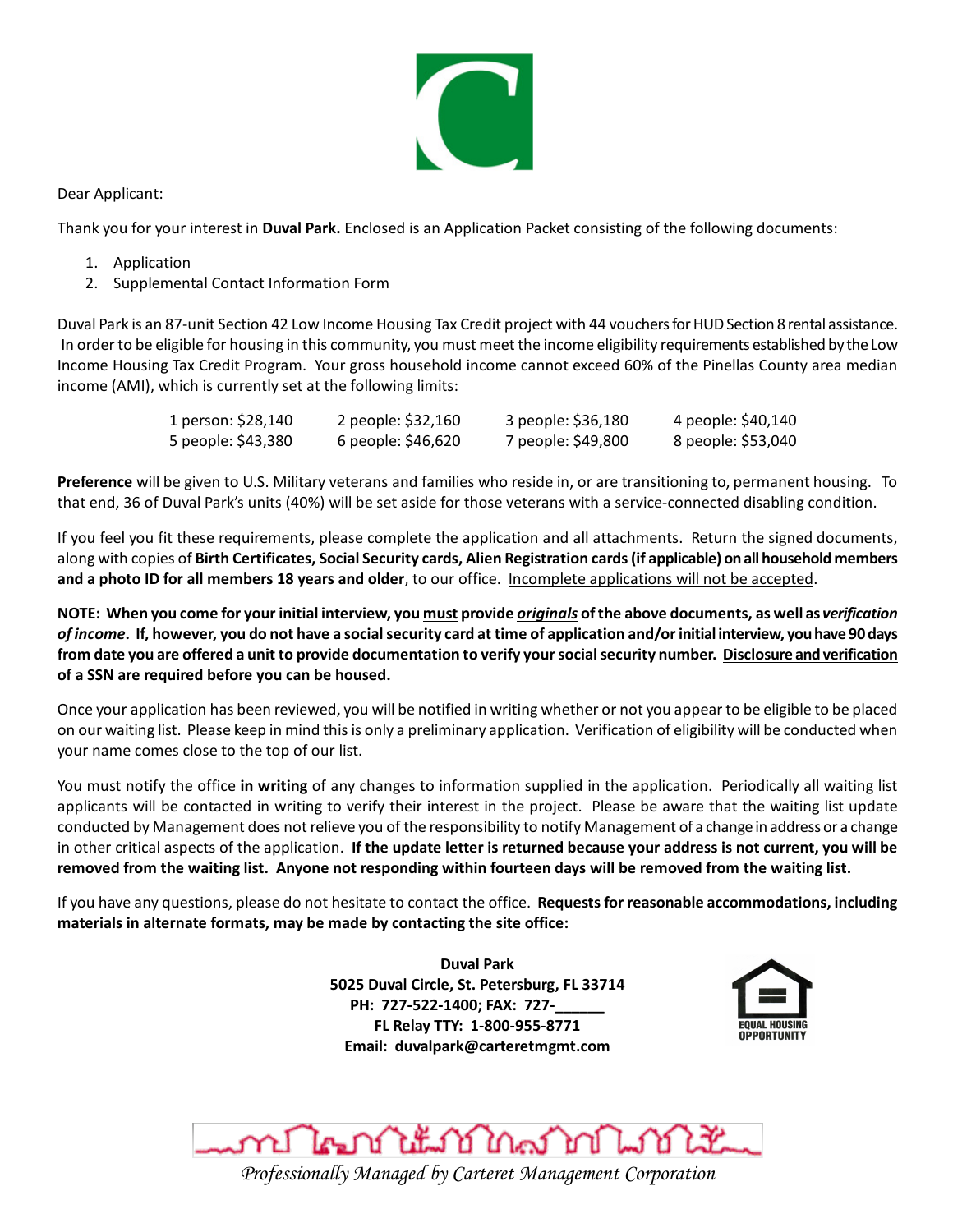*Duval Park will provide assistance to applicants with disabilities or with limited English proficiency in completing this document. If you have any special needs that might impact your access to the application process and require reasonable accommodation or alternate means of communication, please notify the office.*

*It is the policy of Duval Park to provide housing on an equal opportunity basis. We do not discriminate against any person because of Race, Color, Religion, Sex, Handicap, Familial Status, National Origin, Sexual Orientation, Gender Identity or Marital Status. If you feel that you have been discriminated against, please contact this office, the Florida Housing Finance Corporation, or the local housing authority to report such action.*



|                            | <b>OFFICE USE ONLY</b> |
|----------------------------|------------------------|
| Date Application Received: |                        |
| Time:                      |                        |
| Manager's Signature:       |                        |

# *Duval Park*

5025 Duval Circle St. Petersburg, Florida 33714 (727) 522-1400 FL Relay TTY: 1-800-955-8771

# **APPLICATION FOR RESIDENCE**

Type of apartment you are applying for:

1 Bedroom Unit  $\Box$  2 Bedroom Unit  $\Box$  3 Bedroom Unit  $\Box$  4 Bedroom Unit

Anticipated Move-In Date:

#### **INSTRUCTIONS TO APPLICANT**

- ALL lines must be filled in. You may write "NONE" or "NO" in a line, but DO NOT leave a line blank or write N/A.
- All information should be complete and correct. False, incomplete or misleading information will cause your application to be declined.
- If you need to make a correction, put one line through the incorrect information, write the correct information above, and initial the change.
- As long as your application is on file with us, it is your responsibility to contact us whenever your address, telephone number or income situation changes, or whenever you need to add or remove a household member from your application.
- After we receive your complete application, we will make a preliminary determination of eligibility. If your household appears to be eligible for housing, your application will be placed on a Waiting List. This does not mean that your household will be offered an apartment. If later processing establishes that your household is not actually eligible, or does not meet our Resident Section Criteria, your application will be declined.
- We will process your application according to our standard procedures, which are summarized in the Tenant Selection Plan that is posted in the Management Office.
- Please print and use BLUE INK.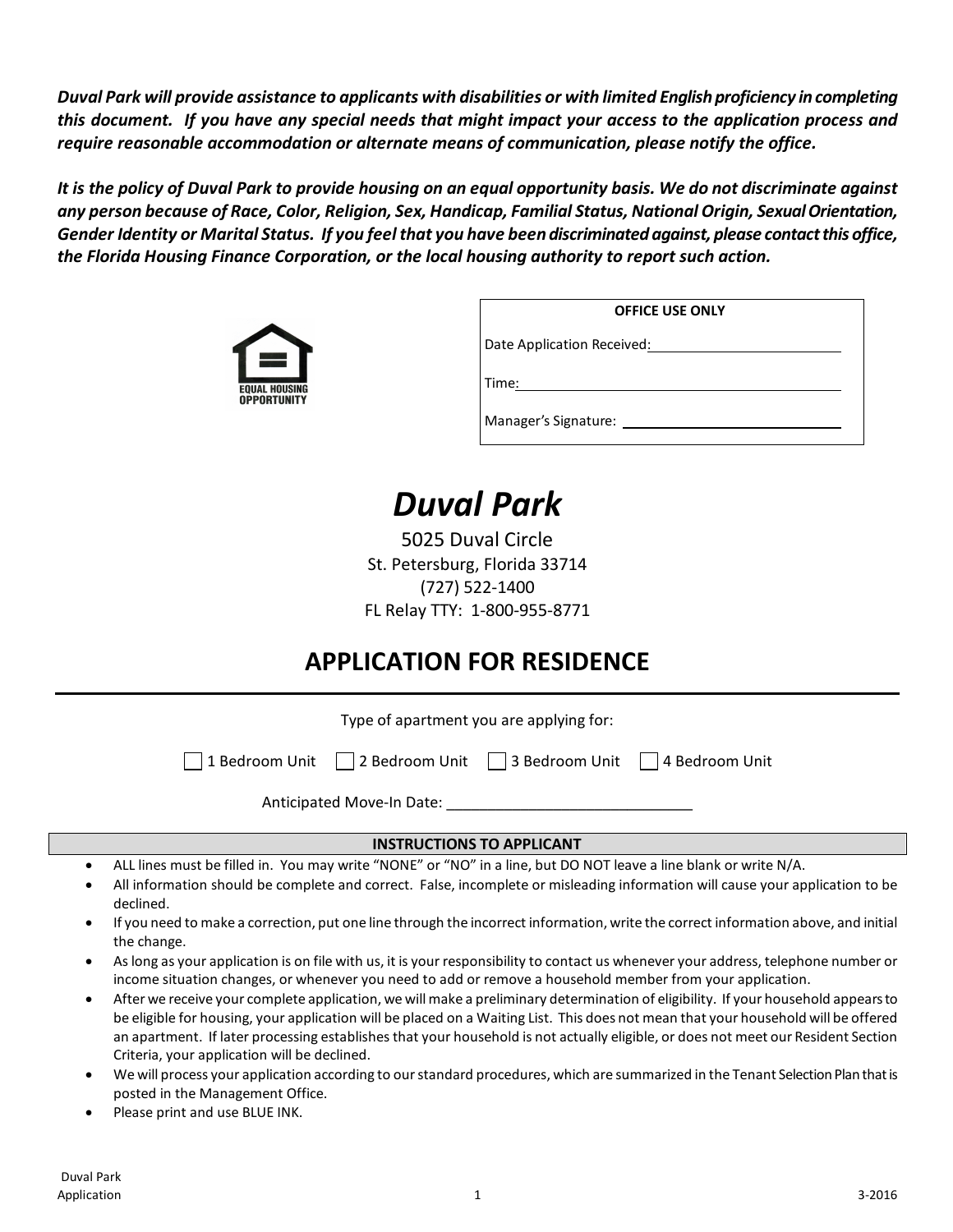| <b>APPLICANT INFORMATION</b>             |             |                              |        |      |  |  |  |  |
|------------------------------------------|-------------|------------------------------|--------|------|--|--|--|--|
| <b>Applicant Name:</b>                   |             |                              |        |      |  |  |  |  |
| Home Address:                            |             | City:                        | State: | Zip: |  |  |  |  |
| <b>Mailing Address:</b>                  |             | City:                        | State: | Zip: |  |  |  |  |
| Home Phone:                              | Cell Phone: | Email:                       |        |      |  |  |  |  |
| Do you speak English? (Please check one) |             | If no, what language spoken? |        |      |  |  |  |  |
| Yes:<br>No:                              |             | Do you need an interpreter?  | Yes:   | No:  |  |  |  |  |

#### **PREFERENCES:**

- Is the Head/Spouse/Co-Head a Veteran? Yes:  $\Box$  No:  $\Box$
- Years of Military Service: From \_\_\_\_\_\_\_\_\_\_\_\_\_\_ to \_\_\_\_\_\_\_\_\_\_\_\_\_\_ Branch: \_\_\_\_\_\_\_\_\_\_\_\_\_\_\_\_\_\_\_\_\_\_\_\_\_\_\_
- If a Veteran, do you have a service connected disability? Yes:  $\Box$  No:  $\Box$

| <b>HOUSEHOLD COMPOSITION</b>                                                                                         |              |     |  |             |               |             |  |  |
|----------------------------------------------------------------------------------------------------------------------|--------------|-----|--|-------------|---------------|-------------|--|--|
| List your name and the names of persons who will be living with you. Please list the head of household first.        |              |     |  |             |               |             |  |  |
| Driver's License/<br>Relationship<br>Date of<br>Marital<br>Sex<br><b>Full Name of Household Member</b><br><b>SSN</b> |              |     |  |             |               |             |  |  |
|                                                                                                                      | <b>Birth</b> | M/F |  | Picture ID# | <b>Status</b> | to Head     |  |  |
|                                                                                                                      |              |     |  |             |               | <b>HEAD</b> |  |  |
|                                                                                                                      |              |     |  |             |               |             |  |  |
|                                                                                                                      |              |     |  |             |               |             |  |  |
|                                                                                                                      |              |     |  |             |               |             |  |  |
|                                                                                                                      |              |     |  |             |               |             |  |  |
|                                                                                                                      |              |     |  |             |               |             |  |  |

| <b>RESIDENCE HISTORY</b> |                                                                                                                     |                             |                                  |                |                 |                                 |        |           |  |  |
|--------------------------|---------------------------------------------------------------------------------------------------------------------|-----------------------------|----------------------------------|----------------|-----------------|---------------------------------|--------|-----------|--|--|
|                          | You <i>must</i> report ALL places you have lived for the past five (5) years. Attach additional sheet if necessary. |                             |                                  |                |                 |                                 |        |           |  |  |
| Present                  | <b>Street Address:</b>                                                                                              |                             | From:                            | Landlord Name: |                 |                                 |        |           |  |  |
| <b>Address</b>           |                                                                                                                     |                             |                                  |                |                 |                                 |        |           |  |  |
| Do you:                  | City:                                                                                                               | County:                     | State:                           | Zip Code:      | To:             | Landlord Phone:                 |        |           |  |  |
| Own your home?           |                                                                                                                     |                             |                                  |                |                 |                                 |        |           |  |  |
|                          | Reason for Moving:                                                                                                  |                             |                                  |                |                 | <b>Landlord Street Address:</b> |        |           |  |  |
| Rent?                    |                                                                                                                     |                             |                                  |                |                 |                                 |        |           |  |  |
|                          |                                                                                                                     | Is this Subsidized Housing? |                                  |                | Amount of Rent: | City:                           | State: | Zip Code: |  |  |
| Live with others?        |                                                                                                                     |                             | No <sub>1</sub><br>Yes $\square$ |                |                 |                                 |        |           |  |  |
|                          |                                                                                                                     |                             |                                  |                |                 |                                 |        |           |  |  |
| <b>Previous Address</b>  | <b>Street Address:</b>                                                                                              |                             |                                  |                | From:           | Landlord Name:                  |        |           |  |  |
|                          |                                                                                                                     |                             |                                  |                |                 |                                 |        |           |  |  |
|                          | City:                                                                                                               | County:                     | State:                           | Zip Code:      | To:             | Landlord Phone:                 |        |           |  |  |
|                          |                                                                                                                     |                             |                                  |                |                 |                                 |        |           |  |  |
|                          | Reason for Moving:                                                                                                  |                             |                                  |                |                 | <b>Landlord Street Address:</b> |        |           |  |  |
|                          |                                                                                                                     |                             |                                  |                |                 |                                 |        |           |  |  |
|                          |                                                                                                                     | Is this Subsidized Housing? | No <sub>1</sub><br>Yes $\square$ |                | Amount of Rent: | City:                           | State: | Zip Code: |  |  |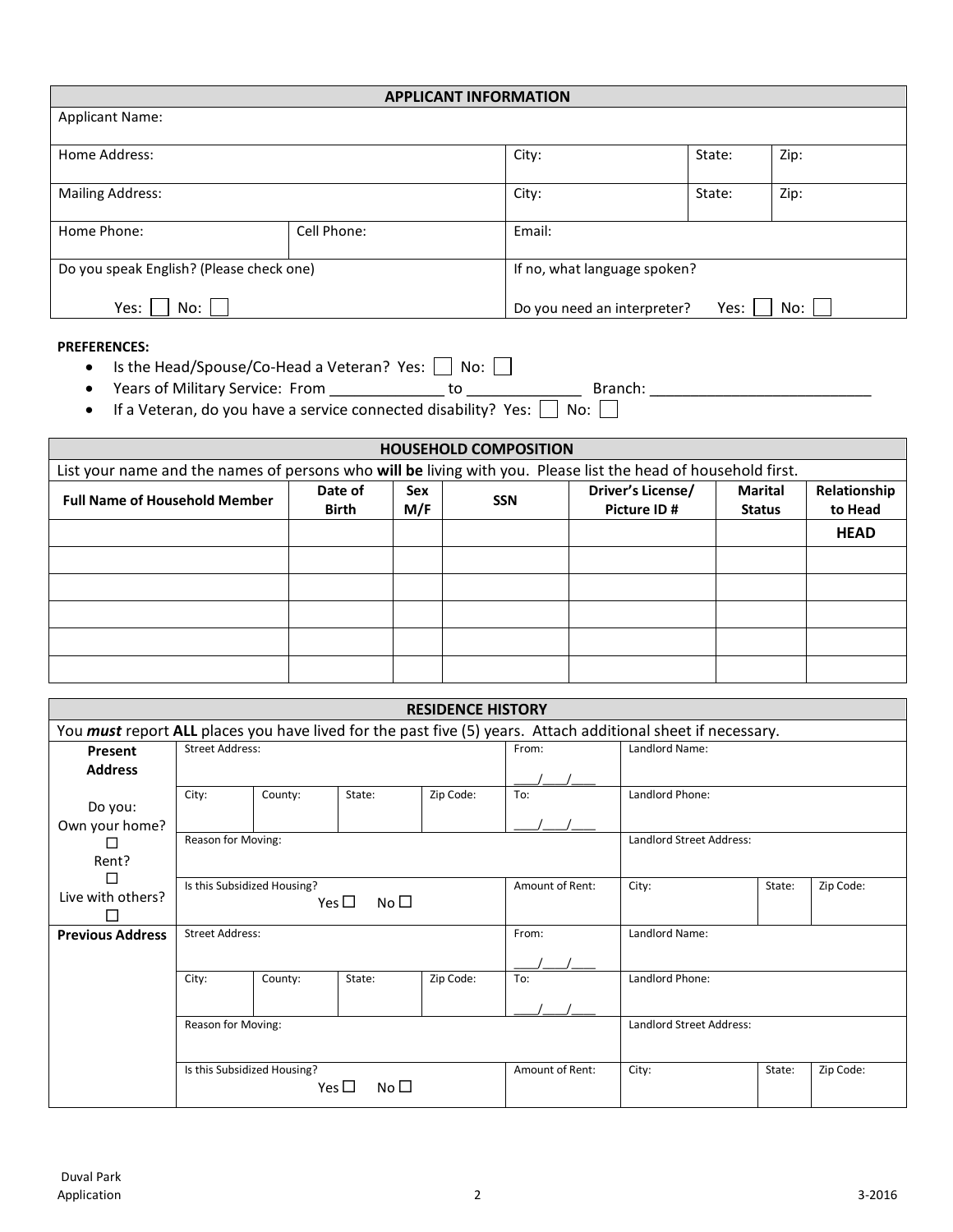|                                                                 | <b>Street Address:</b> |                             |                               |           | From:                    | Landlord Name:                  |        |           |  |
|-----------------------------------------------------------------|------------------------|-----------------------------|-------------------------------|-----------|--------------------------|---------------------------------|--------|-----------|--|
|                                                                 | City:                  | County:                     | State:                        | Zip Code: | To:                      | Landlord Phone:                 |        |           |  |
|                                                                 |                        |                             |                               |           |                          |                                 |        |           |  |
|                                                                 | Reason for Moving:     |                             |                               |           |                          | <b>Landlord Street Address:</b> |        |           |  |
|                                                                 |                        | Is this Subsidized Housing? | Yes $\square$<br>No $\square$ |           | Amount of Rent:          | City:                           | State: | Zip Code: |  |
| <b>Previous Address</b>                                         | <b>Street Address:</b> |                             |                               | From:     | Landlord Name:           |                                 |        |           |  |
|                                                                 | City:                  | County:                     | State:                        | Zip Code: | To:                      | Landlord Phone:                 |        |           |  |
|                                                                 | Reason for Moving:     |                             |                               |           | Landlord Street Address: |                                 |        |           |  |
| Is this Subsidized Housing?<br>Yes $\square$<br>No <sub>1</sub> |                        |                             | Amount of Rent:               | City:     | State:                   | Zip Code:                       |        |           |  |

| repeat the addresses listed above. All applicants over 18 are required to report this information. |  |  |  |  |  |  |  |
|----------------------------------------------------------------------------------------------------|--|--|--|--|--|--|--|
| County:                                                                                            |  |  |  |  |  |  |  |
|                                                                                                    |  |  |  |  |  |  |  |
| County:                                                                                            |  |  |  |  |  |  |  |
|                                                                                                    |  |  |  |  |  |  |  |
| County:                                                                                            |  |  |  |  |  |  |  |
|                                                                                                    |  |  |  |  |  |  |  |
| County:                                                                                            |  |  |  |  |  |  |  |
|                                                                                                    |  |  |  |  |  |  |  |
| County:                                                                                            |  |  |  |  |  |  |  |
|                                                                                                    |  |  |  |  |  |  |  |
|                                                                                                    |  |  |  |  |  |  |  |

• Have you or any member of your household ever been evicted for drug-related activity? Yes:  $\Box$  No:  $\Box$ If YES, from Where? \_\_\_\_\_\_\_\_\_\_\_\_\_\_\_\_\_\_\_\_\_\_\_ When? \_\_\_\_\_\_\_\_\_\_\_\_\_\_\_\_ Why?\_\_\_\_\_\_\_\_\_\_\_\_\_\_\_\_\_\_\_\_\_\_\_\_\_

• Have you or any member of your household ever committed fraud in a Federally Assisted Housing Program or been asked to repay money for knowingly misrepresenting information for such housing programs? Yes:  $\Box$  No:

| Have you, or any household member, ever been convicted of a felony and/or sexual offense? | Yes: $\vert$ $\vert$ No: |
|-------------------------------------------------------------------------------------------|--------------------------|
| If YES, please explain (provide state and county)                                         |                          |
|                                                                                           |                          |

| Are you or any member of your household subject to a lifetime state sex offender registration program in any state? |
|---------------------------------------------------------------------------------------------------------------------|
| Yes: $\Box$ No: $\Box$ (Note: Failure to respond to this question may jeopardize the approval of your application.) |
| If YES, please explain (provide state and county)                                                                   |

• **Alias:** Please list any names any member of the household has used, including maiden names or any alias:

| $\bullet$ | <b>Pets:</b> Do you have pets? Yes: $\Box$ No: $\Box$ |        |        |  |
|-----------|-------------------------------------------------------|--------|--------|--|
|           | If YES, what type of pet?                             | Breed? | Weight |  |
|           |                                                       |        |        |  |

• **Student:** Are you or anyone in your household a student?  $Yes: \Box \qquad No: \Box \qquad Full-Time: \Box \qquad Part-Time: \Box$ 

Do you expect to have recurring medical expenses during the next 12 months? Yes:  $\Box$  No:  $\Box$ 

| <b>DISABILITY</b>                                                                                                                                                                                                                                                                     |                                                                                                          |  |  |  |  |  |
|---------------------------------------------------------------------------------------------------------------------------------------------------------------------------------------------------------------------------------------------------------------------------------------|----------------------------------------------------------------------------------------------------------|--|--|--|--|--|
|                                                                                                                                                                                                                                                                                       | It is not necessary to give us details about your disability unless you are requesting an accommodation. |  |  |  |  |  |
| a. Do you claim a<br>c. Do you need an accommodation in<br>b. Do you need an accommodation to<br><b>IYes</b><br><b>Yes</b><br><b>Yes</b><br>$\neg$ No<br>help you complete the application process?<br>$ $ No<br>housing features due to your disability?<br>Disability?<br><b>No</b> |                                                                                                          |  |  |  |  |  |
| If "yes" to b or c, what accommodation do you request? (If necessary, attach additional sheets to explain.)                                                                                                                                                                           |                                                                                                          |  |  |  |  |  |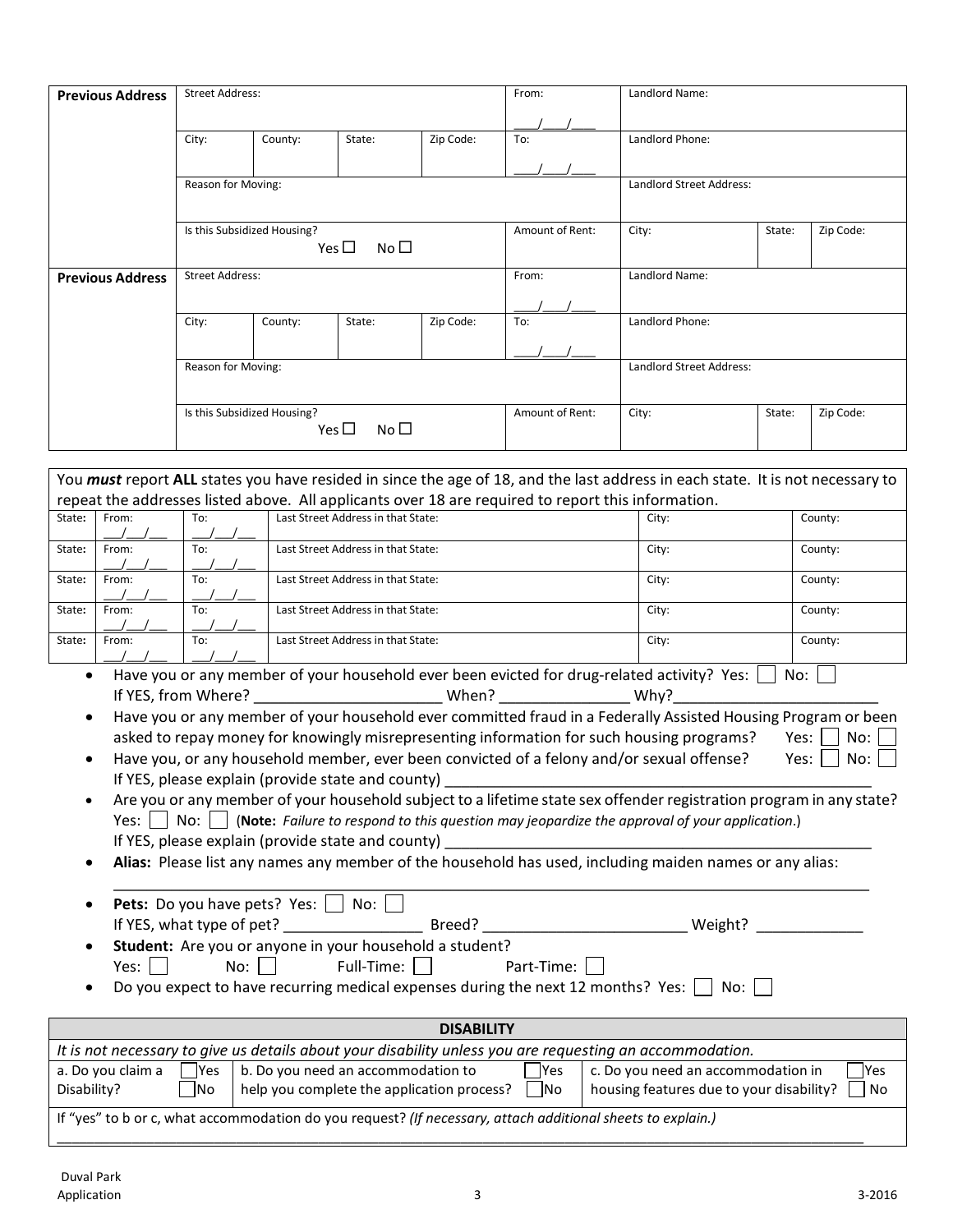| <b>MARKETING</b>                                                                                                                                                                                      |                                                                                                      |                               |                                                                                                                                                                                                                                |        |                       |  |  |  |
|-------------------------------------------------------------------------------------------------------------------------------------------------------------------------------------------------------|------------------------------------------------------------------------------------------------------|-------------------------------|--------------------------------------------------------------------------------------------------------------------------------------------------------------------------------------------------------------------------------|--------|-----------------------|--|--|--|
|                                                                                                                                                                                                       | It is important to know how our marketing efforts are working. How did you hear about our community? |                               |                                                                                                                                                                                                                                |        |                       |  |  |  |
| $\Box$ Signage $\Box$ Drive By $\Box$ Referral (who referred you):<br>$\Box$ Newspaper Ad                                                                                                             |                                                                                                      |                               |                                                                                                                                                                                                                                |        |                       |  |  |  |
|                                                                                                                                                                                                       |                                                                                                      | <b>EMERGENCY CONTACT</b>      |                                                                                                                                                                                                                                |        |                       |  |  |  |
| Name:                                                                                                                                                                                                 |                                                                                                      | Address:                      |                                                                                                                                                                                                                                |        |                       |  |  |  |
| Phone:                                                                                                                                                                                                | Relationship to you:                                                                                 | City:                         |                                                                                                                                                                                                                                | State: | Zip:                  |  |  |  |
| <b>E-Mail Address (if applicable):</b>                                                                                                                                                                |                                                                                                      |                               |                                                                                                                                                                                                                                |        |                       |  |  |  |
| Applicant's Initials:     authorize Landlord to contact my Emergency Contact to assist in resolving any issues that may<br>arise in connection with my tenancy.                                       |                                                                                                      |                               |                                                                                                                                                                                                                                |        |                       |  |  |  |
|                                                                                                                                                                                                       |                                                                                                      | <b>ASSETS</b>                 |                                                                                                                                                                                                                                |        |                       |  |  |  |
| List all assets and account numbers for all family members (checking, savings, credit unions, money market funds, certificates                                                                        |                                                                                                      |                               |                                                                                                                                                                                                                                |        |                       |  |  |  |
| of deposit, stocks, bonds, real estate, cash value of life insurance, cash on hand, etc.) Attach additional sheet if necessary. You<br>must include any assets you have sold within the last 2 years. |                                                                                                      |                               |                                                                                                                                                                                                                                |        |                       |  |  |  |
| <b>Household Member</b>                                                                                                                                                                               | <b>Name &amp; Address of</b><br><b>Financial Institution</b>                                         | <b>Type of Asset</b>          | Account #                                                                                                                                                                                                                      |        | <b>Value of Asset</b> |  |  |  |
|                                                                                                                                                                                                       |                                                                                                      |                               |                                                                                                                                                                                                                                |        |                       |  |  |  |
|                                                                                                                                                                                                       |                                                                                                      |                               |                                                                                                                                                                                                                                |        |                       |  |  |  |
|                                                                                                                                                                                                       |                                                                                                      |                               |                                                                                                                                                                                                                                |        |                       |  |  |  |
|                                                                                                                                                                                                       |                                                                                                      |                               |                                                                                                                                                                                                                                |        |                       |  |  |  |
|                                                                                                                                                                                                       |                                                                                                      |                               |                                                                                                                                                                                                                                |        |                       |  |  |  |
| List all money earned or received by everyone living in your household. Attach additional sheet if necessary.                                                                                         |                                                                                                      | <b>HOUSEHOLD INCOME</b>       |                                                                                                                                                                                                                                |        |                       |  |  |  |
|                                                                                                                                                                                                       |                                                                                                      |                               |                                                                                                                                                                                                                                |        |                       |  |  |  |
| <b>Household Member:</b>                                                                                                                                                                              |                                                                                                      |                               |                                                                                                                                                                                                                                |        |                       |  |  |  |
| Employment                                                                                                                                                                                            |                                                                                                      | $\zeta$ and $\zeta$<br>/month |                                                                                                                                                                                                                                |        |                       |  |  |  |
|                                                                                                                                                                                                       |                                                                                                      |                               | Address: Analysis and the contract of the contract of the contract of the contract of the contract of the contract of the contract of the contract of the contract of the contract of the contract of the contract of the cont |        |                       |  |  |  |
|                                                                                                                                                                                                       |                                                                                                      |                               |                                                                                                                                                                                                                                |        |                       |  |  |  |
|                                                                                                                                                                                                       |                                                                                                      |                               | Zip: Phone: Phone:                                                                                                                                                                                                             |        |                       |  |  |  |
| SSI/SSDI/Social Security Benefits                                                                                                                                                                     | $\mathsf{\$}$                                                                                        | /month                        | <b>SUBMIT CURRENT AWARDS LETTER</b>                                                                                                                                                                                            |        |                       |  |  |  |
| <b>Employer Disability Payments</b>                                                                                                                                                                   | \$                                                                                                   | /month                        |                                                                                                                                                                                                                                |        |                       |  |  |  |
| Child Support                                                                                                                                                                                         | \$                                                                                                   | /month                        |                                                                                                                                                                                                                                |        |                       |  |  |  |
| <b>Retirement Benefits</b>                                                                                                                                                                            | \$                                                                                                   | /month                        |                                                                                                                                                                                                                                |        |                       |  |  |  |
| Veteran's Benefits                                                                                                                                                                                    | \$                                                                                                   | /month                        |                                                                                                                                                                                                                                |        |                       |  |  |  |
| <b>Worker's Compensation</b>                                                                                                                                                                          | \$                                                                                                   | /month                        |                                                                                                                                                                                                                                |        |                       |  |  |  |
| W2/TANF                                                                                                                                                                                               | \$                                                                                                   | /month                        |                                                                                                                                                                                                                                |        |                       |  |  |  |
| Contributions                                                                                                                                                                                         | \$                                                                                                   | /month                        |                                                                                                                                                                                                                                |        |                       |  |  |  |
|                                                                                                                                                                                                       |                                                                                                      | $\zeta$ and $\zeta$<br>/month |                                                                                                                                                                                                                                |        |                       |  |  |  |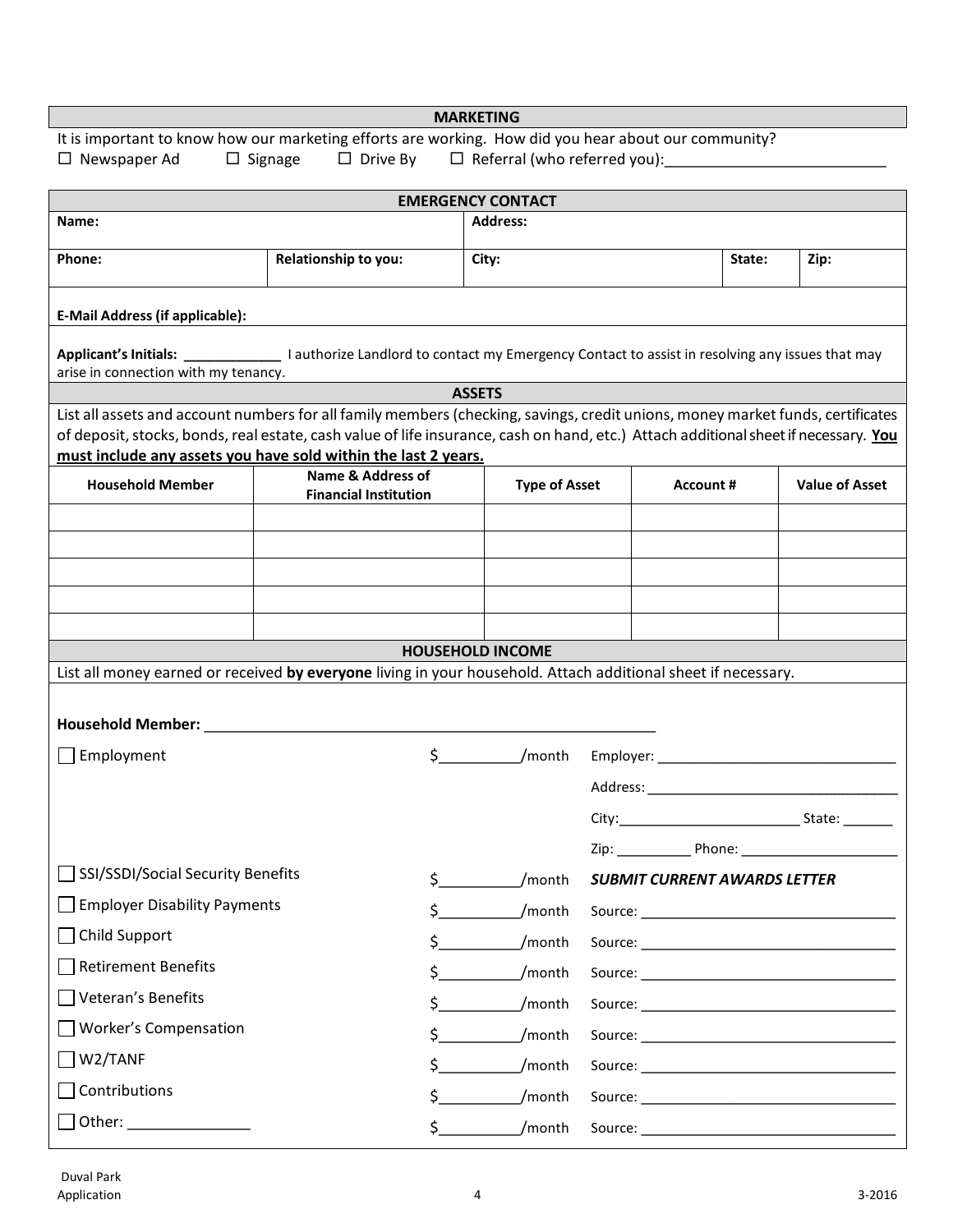|                       |                                                                                                  | <b>SUBMIT CURRENT AWARDS LETTER</b>            |
|-----------------------|--------------------------------------------------------------------------------------------------|------------------------------------------------|
|                       |                                                                                                  |                                                |
|                       |                                                                                                  |                                                |
| \$                    | /month                                                                                           |                                                |
| \$.                   | /month                                                                                           |                                                |
| \$                    | /month                                                                                           |                                                |
| \$                    | /month                                                                                           |                                                |
| \$.                   |                                                                                                  |                                                |
|                       |                                                                                                  |                                                |
| $\zeta$ and $\zeta$   | /month                                                                                           |                                                |
|                       |                                                                                                  |                                                |
|                       |                                                                                                  |                                                |
| $\sharp$ and $\sharp$ | /month                                                                                           |                                                |
|                       |                                                                                                  |                                                |
|                       |                                                                                                  |                                                |
|                       |                                                                                                  |                                                |
| \$                    | /month                                                                                           | <b>SUBMIT CURRENT AWARDS LETTER</b>            |
| \$.                   | /month                                                                                           |                                                |
| \$                    | /month                                                                                           |                                                |
| \$                    | /month                                                                                           |                                                |
| \$                    | /month                                                                                           |                                                |
| \$                    | /month                                                                                           |                                                |
| \$                    | /month                                                                                           |                                                |
| \$                    | /month                                                                                           |                                                |
|                       | $\zeta$<br>$\ddot{\mathsf{S}}$ , and the set of $\ddot{\mathsf{S}}$<br>$\mathsf{\dot{S}}$<br>\$. | /month<br>/month<br>/month<br>/month<br>/month |

**RACE/ETHNICITY**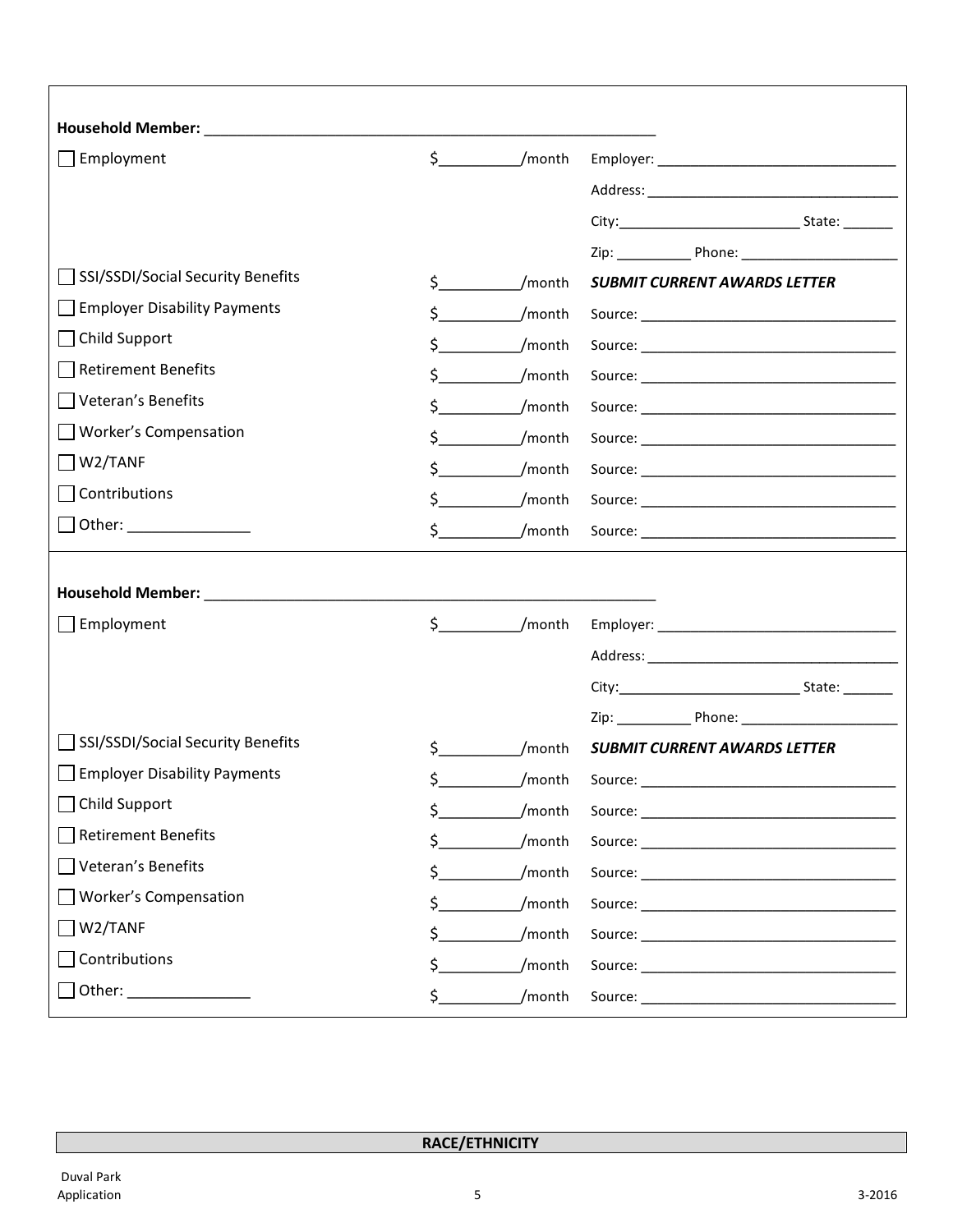This information is optional and will not be used to evaluate your application or to discriminate against you in any way.

| Household Member #1: |                      |                                         |                              |                                |
|----------------------|----------------------|-----------------------------------------|------------------------------|--------------------------------|
| <b>RACE:</b>         | $\square$ WHITE      | П.<br><b>BLACK</b><br>П<br><b>ASIAN</b> | п<br>AMERICAN INDIAN         | <b>OTHER</b>                   |
| <b>ETHNICITY:</b>    | $\Box$ HISPANIC      | $\Box$ NON-HISPANIC                     |                              |                                |
| Household Member #2: |                      |                                         |                              |                                |
| <b>RACE:</b>         | $\square$ WHITE      | <b>ASIAN</b><br>п<br>П<br><b>BLACK</b>  | <b>AMERICAN INDIAN</b><br>П. | <b>OTHER</b><br>$\Box$         |
| <b>ETHNICITY:</b>    | $\Box$ HISPANIC      | $\Box$ NON-HISPANIC                     |                              |                                |
| Household Member #3: |                      |                                         |                              |                                |
| <b>RACE:</b>         | WHITE                | <b>ASIAN</b><br>П<br>П<br>BLACK         | П.<br><b>AMERICAN INDIAN</b> | $\square$ other                |
| <b>ETHNICITY:</b>    | $\Box$ HISPANIC      | NON-HISPANIC<br>П                       |                              |                                |
| Household Member #4: |                      |                                         |                              |                                |
| RACE:                | $\square$ WHITE      | $\Box$ ASIAN<br>$\Box$ BLACK            | $\Box$ AMERICAN INDIAN       | $\square$ OTHER                |
| <b>ETHNICITY:</b>    | $\Box$ HISPANIC      | $\Box$ NON-HISPANIC                     |                              |                                |
| Household Member #5: |                      |                                         |                              |                                |
| <b>RACE:</b>         | $\Box$ WHITE         | п<br><b>ASIAN</b><br>BLACK<br>П         | $\Box$ AMERICAN INDIAN       | <b>OTHER</b><br>П              |
| <b>ETHNICITY:</b>    | <b>HISPANIC</b><br>П | NON-HISPANIC<br>П                       |                              |                                |
| Household Member #6: |                      |                                         |                              |                                |
| <b>RACE:</b>         | $\square$ WHITE      | □<br><b>ASIAN</b><br>$\Box$ BLACK       | $\Box$ AMERICAN INDIAN       | <b>OTHER</b><br>$\blacksquare$ |
| <b>ETHNICITY:</b>    | $\Box$ HISPANIC      | $\Box$ NON-HISPANIC                     |                              |                                |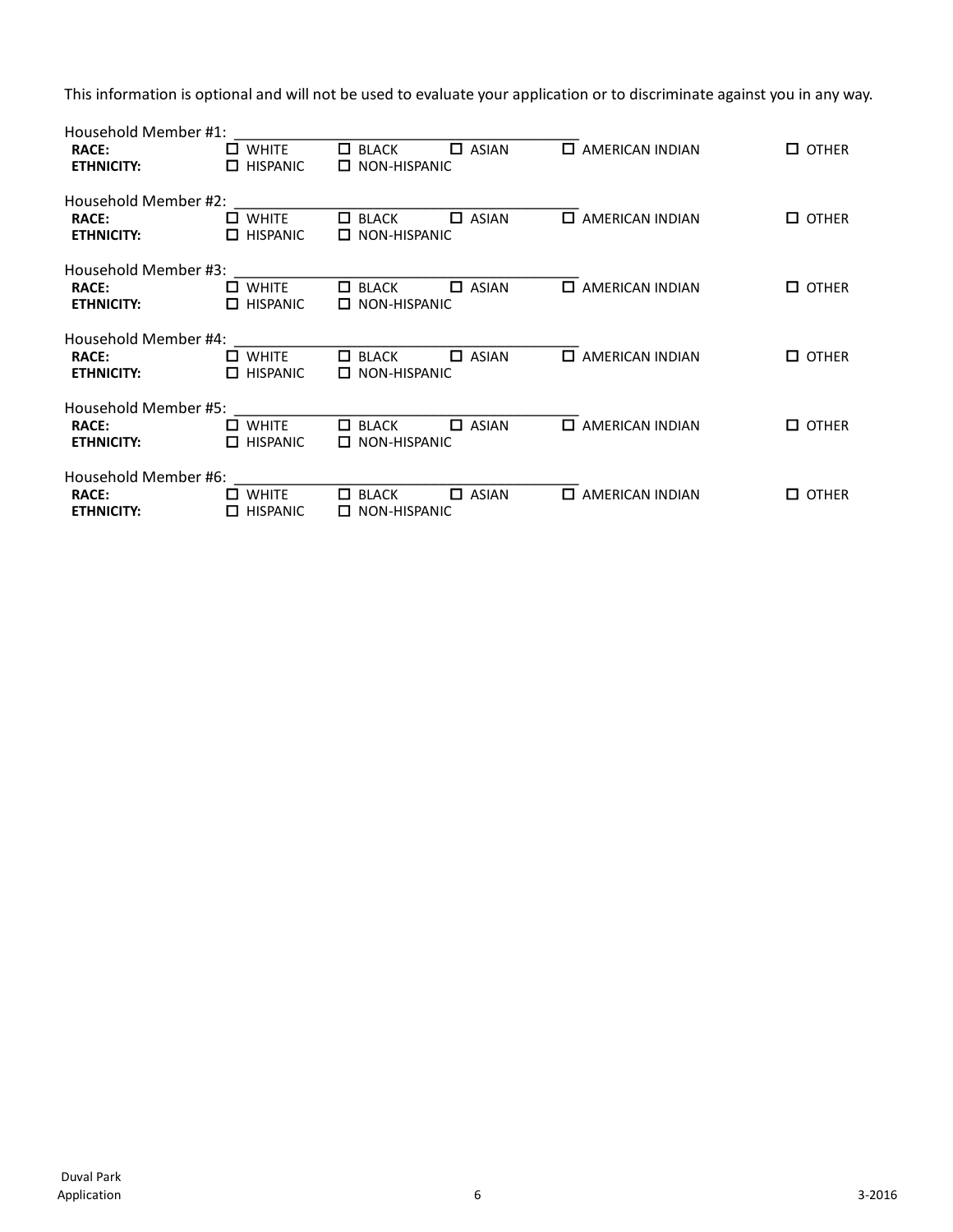| <b>APPLICANT CERTIFICATION</b> |                                                                                                                                                                                                                                                                                                                                                                                  |  |  |
|--------------------------------|----------------------------------------------------------------------------------------------------------------------------------------------------------------------------------------------------------------------------------------------------------------------------------------------------------------------------------------------------------------------------------|--|--|
|                                | Read each statement below and initial that you understand and agree.                                                                                                                                                                                                                                                                                                             |  |  |
| (initial)                      | I have read and understand the information in this application, in particular the Instructions to Applicant, and<br>agree to comply with all information and instructions.                                                                                                                                                                                                       |  |  |
| (initial)                      | I have read and understand the Application Processing, Tenant Selection, Waiting List Procedures, and Unit<br>Assignment Policies. I understand that my application may be passed over in order to maintain the income limit<br>set aside requirements, if my combined gross household income exceeds the extremely low-income limits.                                           |  |  |
| (initial)                      | I certify that all information given in this application is true, complete and accurate. I understand that if any of<br>this information is false, misleading or incomplete, Management may decline my application, OR, if move-in has<br>occurred, terminate my lease and evict me and my household.                                                                            |  |  |
| (initial)                      | I understand that ALL CHANGES in the income of any member of the household, as well as any changes in the<br>household members, must be reported to Management in writing immediately.                                                                                                                                                                                           |  |  |
| (initial)                      | If my application is approved and move-in occurs, I certify that only those persons listed in this application will<br>occupy the apartment, and that they will maintain no other place of residence.                                                                                                                                                                            |  |  |
| (initial)                      | If this application is approved and move-in occurs, I certify that all household members will accept and comply<br>with all conditions of occupancy as set forth therein, including but not limited to, rules regarding pets, rent,<br>damages, and security deposits.                                                                                                           |  |  |
| (initial)                      | I authorize Management to make any and all inquiries to verify this information either directly or through<br>information exchanged now or later with rental and credit screening services, previous and current landlords,<br>law enforcement agencies or other sources for verification confirmation which may be released to appropriate<br>Federal, State or local agencies. |  |  |
| (initial)                      | I understand that it is a crime to knowingly provide false information for the purpose of obtaining or maintaining<br>occupancy and/or for the purposes of securing a lower rent in a subsidized housing development.                                                                                                                                                            |  |  |
| (initial)                      | I understand that the penalty for knowingly providing false information is up to five (5) years in prison and/or up<br>to \$10,000 fine upon conviction.                                                                                                                                                                                                                         |  |  |

### **ALL adult members of the household must sign below:**

#### **THIS INFORMATION WILL BE KEPT STRICTLY CONFIDENTIAL**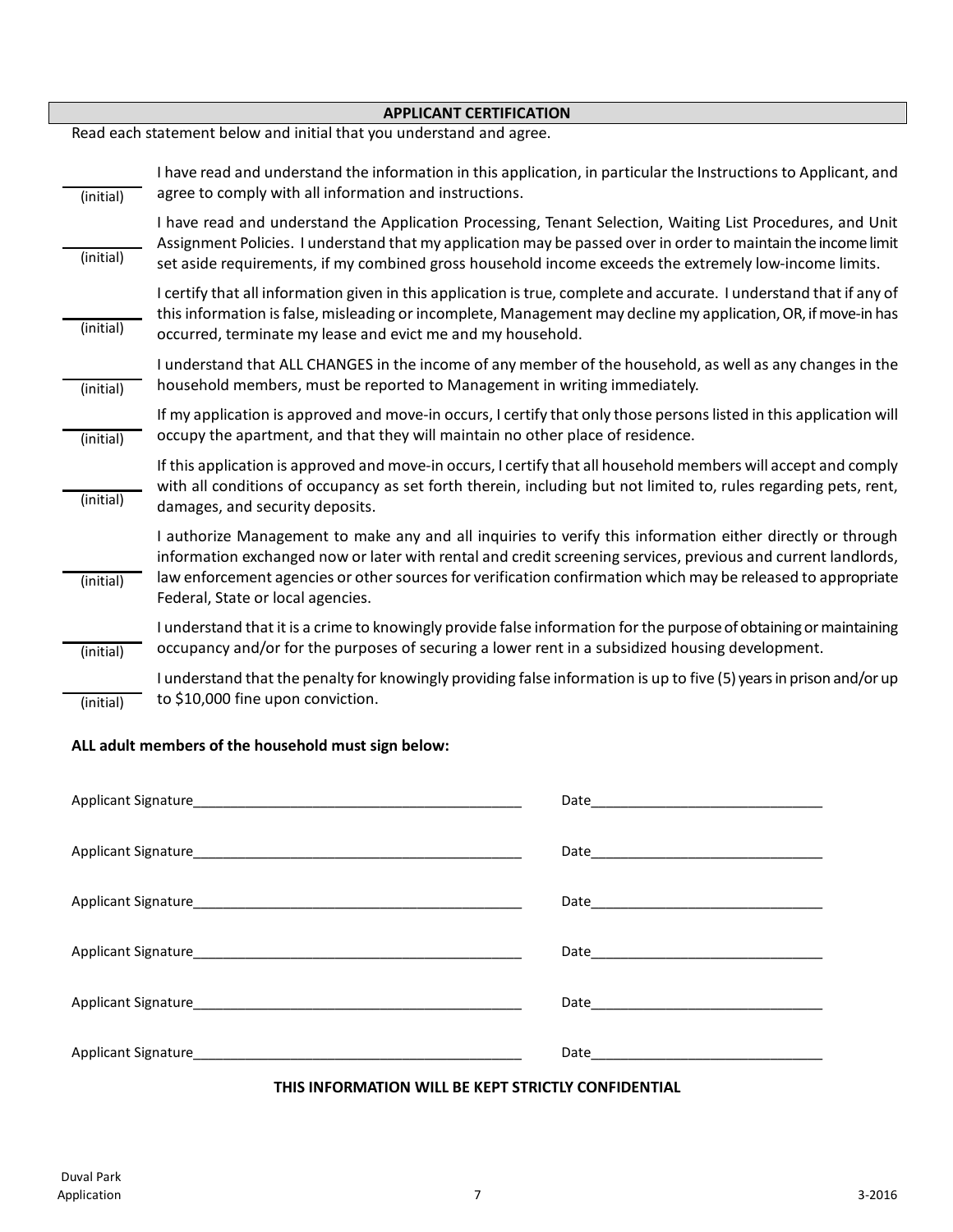## **SWORN DECLARATION OF STUDENT STATUS**

| Date:                       |  |
|-----------------------------|--|
| Applicant/Resident Name:    |  |
| Development Name:           |  |
| Unit Number/Identification: |  |

*This rental community has received funding from a program that does not generally allow occupancy by households comprised entirely of full-time students.*

*A "Student" is an individual who is a full-time student at an education organization that normally maintains a regular faculty and curriculum and normally has a regularly enrolled body of pupils or students in attendance at the place where its educational activities are regularly carried on, for at least five calendar months during a calendar year.*

The following information is requested as part of the household qualification process. Please mark the applicable item(s).

- A. I am not a student and do not anticipate enrolling as a student in the upcoming year.
- B. \_\_\_\_ I anticipate enrolling as a student in the upcoming year.
- C. \_\_\_ I am a part-time student and expect to remain part-time in the upcoming year.
- D. \_\_\_\_\_\_\_ I am a full-time student.
- E. \_\_\_\_ I am a full-time student and offer the following explanation for eligibility consideration:
	- 1. \_\_\_\_ I receive Temporary Assistance for Needy Families (TANF) payments or other benefits under Title IV of the Social Security Act.
		- 2. \_\_\_\_ I am enrolled in a job training program receiving assistance under the Job Training Partnership Act (JTPA) or other similar Federal, State or local laws.
		- 3. \_\_\_\_ I am a single parent with dependent children, and none of the household members are dependents or another party other than a parent of the children.
		- 4. I am married and file a joint federal tax return with my spouse.
		- 5. \_\_\_\_ I am a former foster child in transition to independence.

*Under penalty of perjury, I certify that the information presented in this declaration is true and accurate to the best of my knowledge. The undersigned further understands that providing false representations herein constitutes an act of fraud. False, misleading or incomplete information may result in the termination of a lease agreement. I will provide proof of credit hours or other documentation that may be required for each school term during my occupancy of a unit at this rental community.*

\_\_\_\_\_\_\_\_\_\_\_\_\_\_\_\_\_\_\_\_\_\_\_\_\_\_\_\_\_\_\_\_\_\_\_\_\_\_\_ \_\_\_\_\_\_\_\_\_\_\_\_\_\_\_\_\_\_\_\_\_\_\_\_\_\_\_\_\_\_\_\_\_\_ Applicant/Resident Signature data and the Date

\_\_\_\_\_\_\_\_\_\_\_\_\_\_\_\_\_\_\_\_\_\_\_\_\_\_\_\_\_\_\_\_\_\_\_\_\_\_\_ \_\_\_\_\_\_\_\_\_\_\_\_\_\_\_\_\_\_\_\_\_\_\_\_\_\_\_\_\_\_\_\_\_\_ Owner Representative Signature and Title **Example 20** Date